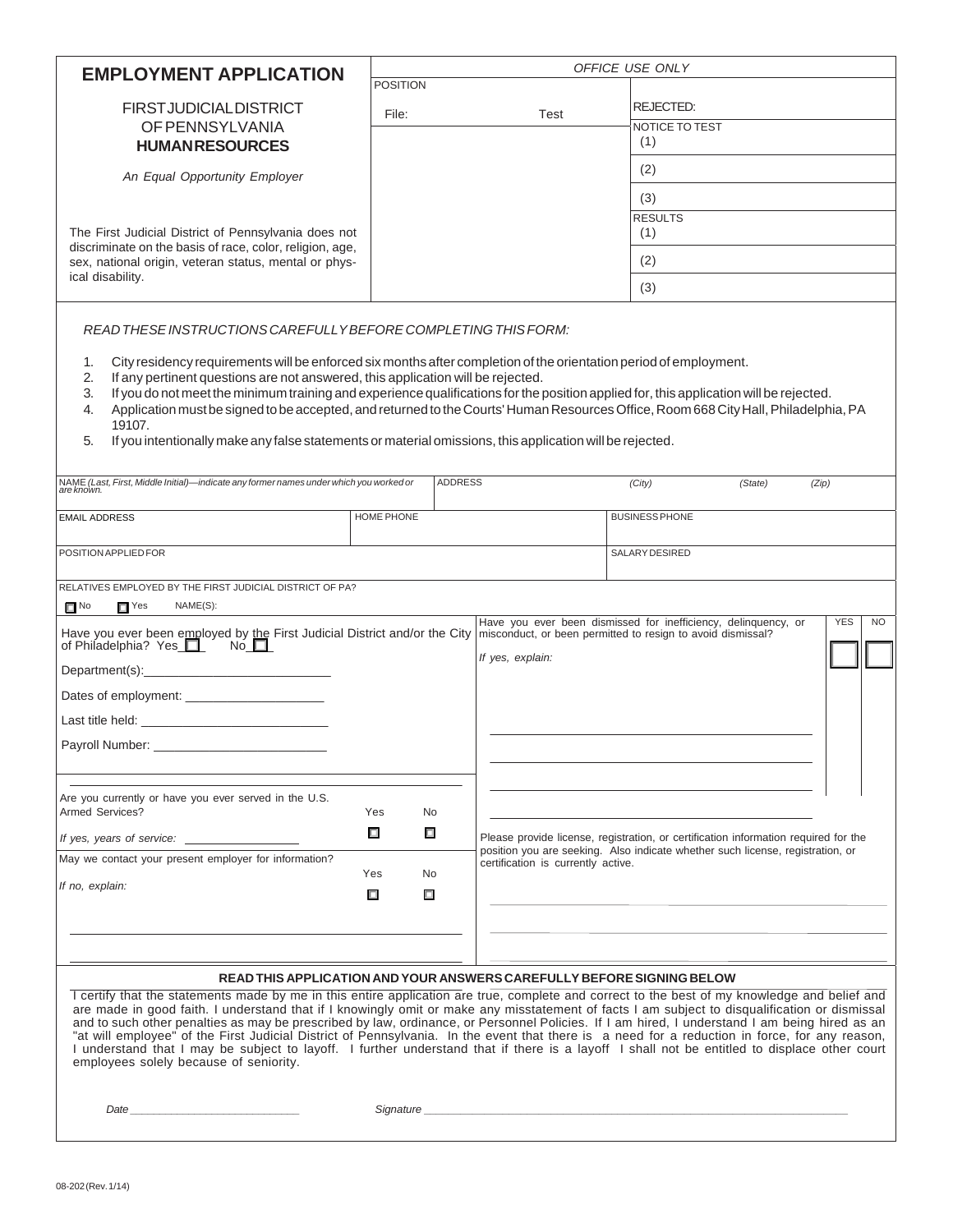| I agree to a drug test and to random drug testing during my employment<br>with the FJD (If required by job assignment).                                                                                                                                 | $\square$ Yes | N <sub>0</sub><br>ш |
|---------------------------------------------------------------------------------------------------------------------------------------------------------------------------------------------------------------------------------------------------------|---------------|---------------------|
| I owe fines and costs to the FJD or another court in another jurisdiction.<br>If yes, detail balances, dates, jurisdictions and reasons for nonpay-<br>ment.                                                                                            | $\Box$ Yes    | N <sub>o</sub><br>ा |
| IowetaxestotheCityofPhiladelphiaorotherjurisdictions, including the<br>federalgovernment (WageTax, Real EstateTax, Business PrivilegeTax or<br>Federal Income Tax).<br>If yes, detail dates, amounts owed, jurisdictions and reasons for<br>nonpayment. | Yes           | $\rm No$            |
| IowePhiladelphiaTrafficCourtand/orPhiladelphiaParkingfinesor<br>costs.                                                                                                                                                                                  | Yes<br>ш      | $\rm No$            |
| My driver's license is currently suspended or revoked.<br>If yes, please explain:                                                                                                                                                                       | Yes<br>П      | N <sub>0</sub>      |

The above answers are true and correct to the best of my knowledge and, if untruthful, will subject me to penalties for false swearing in accordance with the laws of the Commonwealth of Pennsylvania.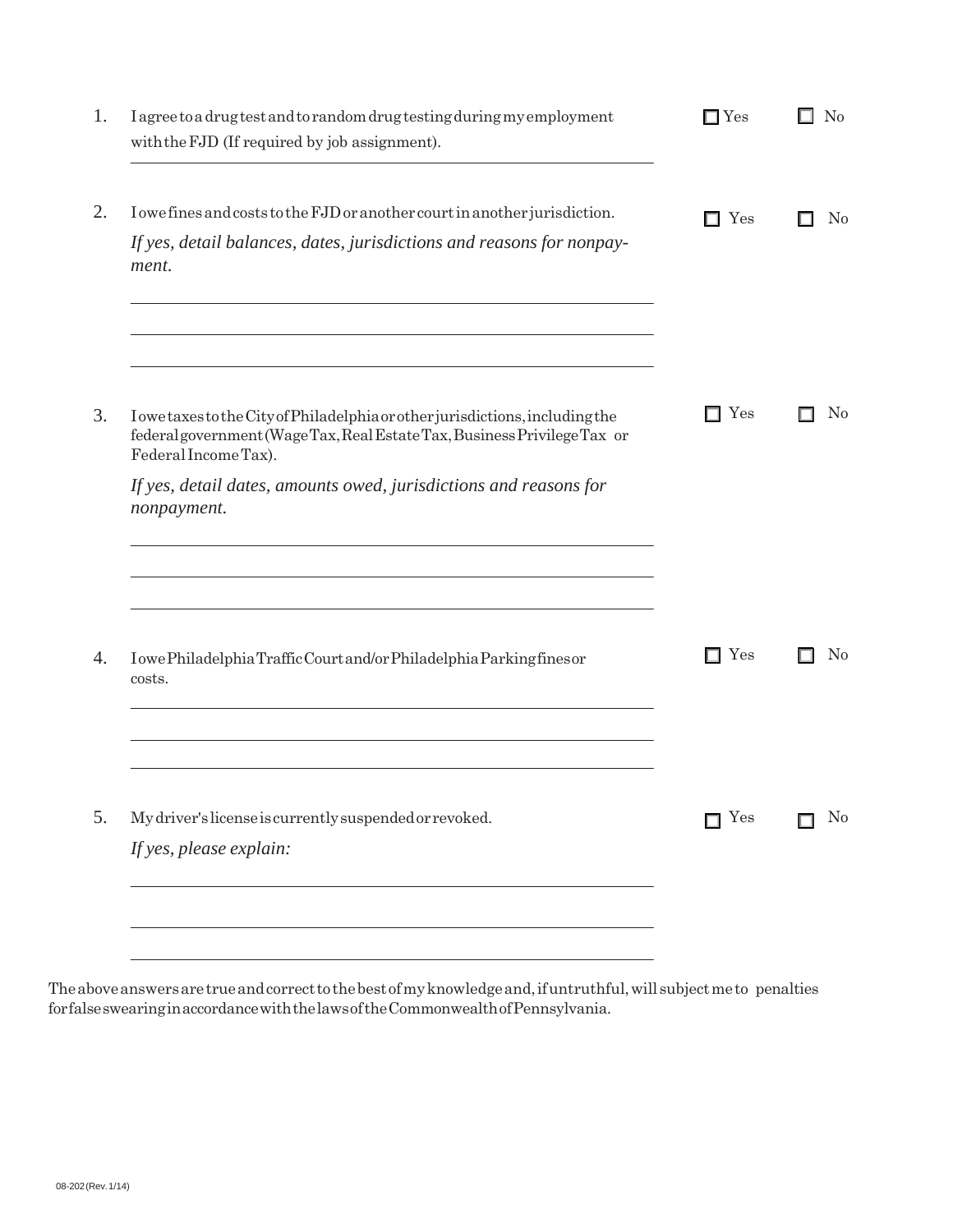| <b>EDUCATION</b>                                                                                       |                                   |                             |                                                                                                                                                                                                                                |                                                                                                                                                                                                                                |                                     |                                  |                                      |                                                                                                                                                                                                                                                                      |                                      |  |
|--------------------------------------------------------------------------------------------------------|-----------------------------------|-----------------------------|--------------------------------------------------------------------------------------------------------------------------------------------------------------------------------------------------------------------------------|--------------------------------------------------------------------------------------------------------------------------------------------------------------------------------------------------------------------------------|-------------------------------------|----------------------------------|--------------------------------------|----------------------------------------------------------------------------------------------------------------------------------------------------------------------------------------------------------------------------------------------------------------------|--------------------------------------|--|
|                                                                                                        |                                   | NAME OF SCHOOL              |                                                                                                                                                                                                                                | CITY/STATE                                                                                                                                                                                                                     | Yes                                 | DID YOU<br><b>GRADUATE</b><br>No | TYPE DEGREE<br><b>RECEIVED</b>       |                                                                                                                                                                                                                                                                      | <b>MAJOR COURSE STUDY</b>            |  |
| <b>High School</b>                                                                                     |                                   |                             |                                                                                                                                                                                                                                |                                                                                                                                                                                                                                |                                     |                                  |                                      |                                                                                                                                                                                                                                                                      |                                      |  |
| College,<br>University or<br>Professional<br>School                                                    |                                   |                             |                                                                                                                                                                                                                                |                                                                                                                                                                                                                                |                                     |                                  |                                      |                                                                                                                                                                                                                                                                      |                                      |  |
| Other<br>Training or<br>School                                                                         |                                   |                             |                                                                                                                                                                                                                                |                                                                                                                                                                                                                                |                                     |                                  |                                      |                                                                                                                                                                                                                                                                      |                                      |  |
|                                                                                                        | EXPERIENCE:                       |                             |                                                                                                                                                                                                                                |                                                                                                                                                                                                                                |                                     |                                  |                                      | Describe your duties fully. If you held several different positions with the same employer, list each separately. Begin with the MOST<br>RECENT employment and work backward consecutively. If you need more space, list in the same format on blank 8½ x 11 sheets. |                                      |  |
| LENGTH OF EMPLOYMENT                                                                                   |                                   |                             | <b>FIRM NAME</b>                                                                                                                                                                                                               |                                                                                                                                                                                                                                |                                     | <b>ADDRESS</b>                   |                                      |                                                                                                                                                                                                                                                                      | CITY AND STATE                       |  |
| To:                                                                                                    | $Mo.$ Yr.                         |                             | TYPE OF BUSINESS                                                                                                                                                                                                               |                                                                                                                                                                                                                                |                                     | YOUR TITLE                       |                                      |                                                                                                                                                                                                                                                                      | NAME & TITLE OF IMMEDIATE SUPERVISOR |  |
| SALARY OR WAGE<br>Starting per                                                                         |                                   |                             | DUTIES: Describe the nature of the work PERSONALLY performed by you with estimated PERCENTAGE OF TIME on each type of work. State<br>size and kind of working force, if any, supervised by you and extent of such supervision. |                                                                                                                                                                                                                                |                                     |                                  |                                      |                                                                                                                                                                                                                                                                      |                                      |  |
| Final_____                                                                                             | <u>per</u><br>TOTAL HRS. PER WEEK |                             |                                                                                                                                                                                                                                |                                                                                                                                                                                                                                |                                     |                                  |                                      |                                                                                                                                                                                                                                                                      |                                      |  |
|                                                                                                        | <b>REASON FOR LEAVING</b>         |                             |                                                                                                                                                                                                                                |                                                                                                                                                                                                                                |                                     |                                  |                                      |                                                                                                                                                                                                                                                                      |                                      |  |
| LENGTH OF EMPLOYMENT                                                                                   |                                   |                             | <b>FIRM NAME</b>                                                                                                                                                                                                               | <b>ADDRESS</b>                                                                                                                                                                                                                 |                                     |                                  |                                      | <b>CITY AND STATE</b>                                                                                                                                                                                                                                                |                                      |  |
|                                                                                                        |                                   |                             | TYPE OF BUSINESS                                                                                                                                                                                                               |                                                                                                                                                                                                                                |                                     | YOUR TITLE                       |                                      | NAME & TITLE OF IMMEDIATE SUPERVISOR                                                                                                                                                                                                                                 |                                      |  |
| To:                                                                                                    | Mo. Yr.                           |                             |                                                                                                                                                                                                                                |                                                                                                                                                                                                                                |                                     |                                  |                                      |                                                                                                                                                                                                                                                                      |                                      |  |
| SALARY OR WAGE<br>Starting per per<br>Final<br>per                                                     |                                   |                             | DUTIES: Describe the nature of the work PERSONALLY performed by you with estimated PERCENTAGE OF TIME on each type of work. State<br>size and kind of working force, if any, supervised by you and extent of such supervision. |                                                                                                                                                                                                                                |                                     |                                  |                                      |                                                                                                                                                                                                                                                                      |                                      |  |
|                                                                                                        | TOTAL HRS. PER WEEK               |                             |                                                                                                                                                                                                                                |                                                                                                                                                                                                                                |                                     |                                  |                                      |                                                                                                                                                                                                                                                                      |                                      |  |
|                                                                                                        | <b>REASON FOR LEAVING</b>         |                             |                                                                                                                                                                                                                                |                                                                                                                                                                                                                                |                                     |                                  |                                      |                                                                                                                                                                                                                                                                      |                                      |  |
| LENGTH OF EMPLOYMENT                                                                                   |                                   | <b>FIRM NAME</b>            |                                                                                                                                                                                                                                |                                                                                                                                                                                                                                | <b>ADDRESS</b>                      |                                  |                                      | <b>CITY AND STATE</b>                                                                                                                                                                                                                                                |                                      |  |
| Mo. 7.1. Yr.<br>To:                                                                                    |                                   | <b>TYPE OF BUSINESS</b>     |                                                                                                                                                                                                                                |                                                                                                                                                                                                                                | YOUR TITLE                          |                                  | NAME & TITLE OF IMMEDIATE SUPERVISOR |                                                                                                                                                                                                                                                                      |                                      |  |
| SALARY OR WAGE<br>Starting per                                                                         |                                   |                             |                                                                                                                                                                                                                                | DUTIES: Describe the nature of the work PERSONALLY performed by you with estimated PERCENTAGE OF TIME on each type of work. State<br>size and kind of working force, if any, supervised by you and extent of such supervision. |                                     |                                  |                                      |                                                                                                                                                                                                                                                                      |                                      |  |
| Final                                                                                                  | per<br>TOTAL HRS. PER WEEK        |                             |                                                                                                                                                                                                                                |                                                                                                                                                                                                                                |                                     |                                  |                                      |                                                                                                                                                                                                                                                                      |                                      |  |
| <b>REASON FOR LEAVING</b>                                                                              |                                   |                             |                                                                                                                                                                                                                                |                                                                                                                                                                                                                                |                                     |                                  |                                      |                                                                                                                                                                                                                                                                      |                                      |  |
| EXPERIENCE (LIST ANY ADDITIONAL WORK EXPERIENCE OR VOLUNTEER WORK - ACCOUNT FOR ALL TIME SINCE SCHOOL) |                                   |                             |                                                                                                                                                                                                                                |                                                                                                                                                                                                                                |                                     |                                  |                                      |                                                                                                                                                                                                                                                                      |                                      |  |
| DATE (Mo. & Year)<br>To<br>From                                                                        |                                   | NAME OF EMPLOYER<br>ADDRESS |                                                                                                                                                                                                                                |                                                                                                                                                                                                                                | <b>YOUR</b><br>YOUR TITLE<br>SALARY |                                  |                                      | <b>REASON FOR LEAVING</b>                                                                                                                                                                                                                                            |                                      |  |
|                                                                                                        |                                   |                             |                                                                                                                                                                                                                                |                                                                                                                                                                                                                                |                                     |                                  |                                      |                                                                                                                                                                                                                                                                      |                                      |  |
|                                                                                                        |                                   |                             |                                                                                                                                                                                                                                |                                                                                                                                                                                                                                |                                     |                                  |                                      |                                                                                                                                                                                                                                                                      |                                      |  |
|                                                                                                        |                                   |                             |                                                                                                                                                                                                                                |                                                                                                                                                                                                                                |                                     |                                  |                                      |                                                                                                                                                                                                                                                                      |                                      |  |
|                                                                                                        |                                   |                             |                                                                                                                                                                                                                                |                                                                                                                                                                                                                                |                                     |                                  |                                      |                                                                                                                                                                                                                                                                      |                                      |  |